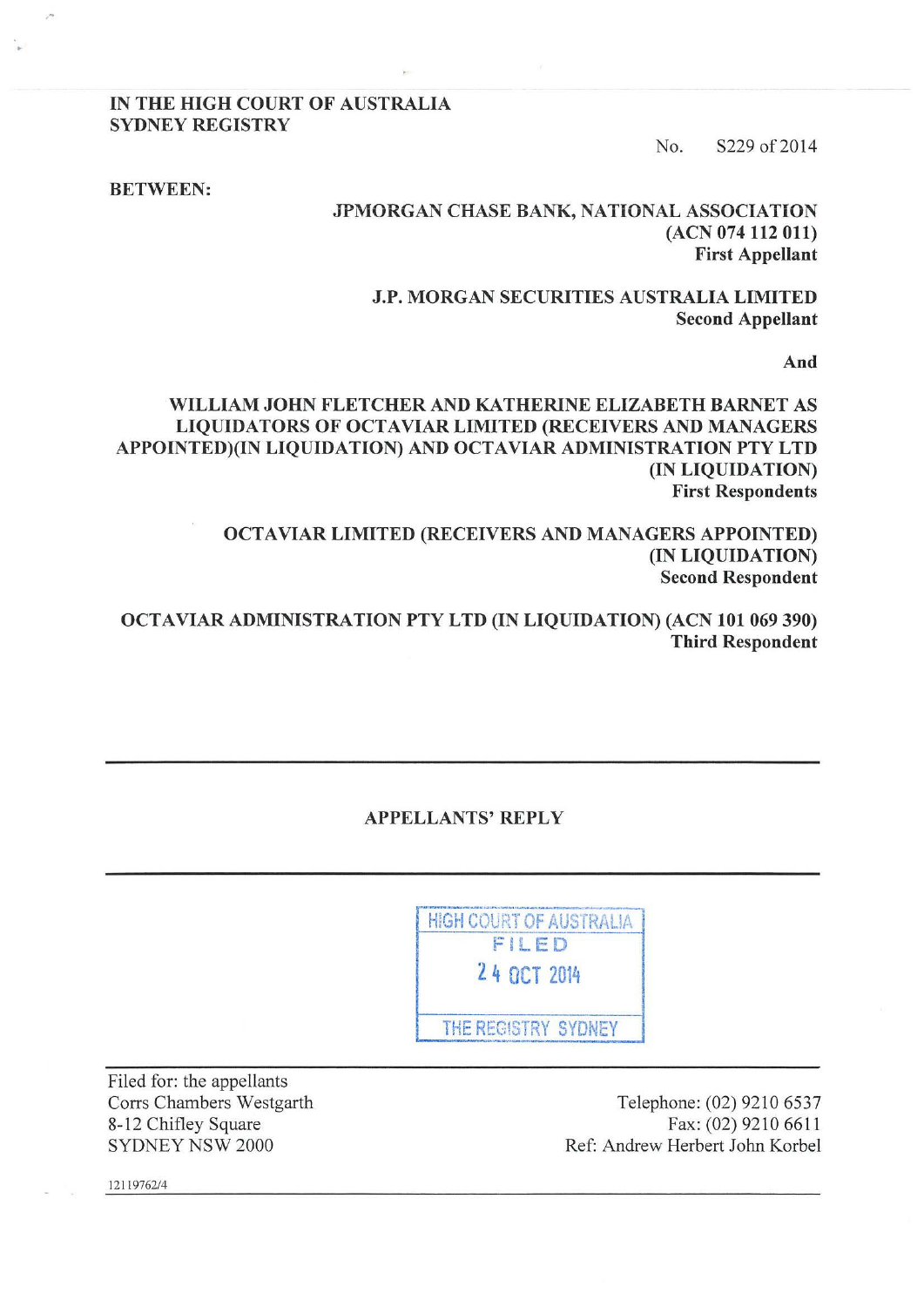### **Part 1: Internet publication**

I. These submissions are in a form suitable for publication on the internet.

## **Part II: Reply to Respondents' submissions**

*Decision in Gordon v Tolcher* 

10

20

- 2. The Respondents contend that "a major premise" of the Court's decision in *Gordon v Tolcher* (2006) 231 CLR 334 *(Gordon v Tolcher)* is that "nothing in s.588FF" makes any provision with respect to the procedure to be adopted in proceedings brought under s.588FF (Respondents' Submissions **(RS)** [37]), with the result that "matters of procedure are simply not addressed by s588FF; and accordingly s.588FF does not 'otherwise provide' for such matters (RS [40]).
	- 3. That contention misses the point. The holding in that case was in fact that the conduct of an application under s.588FF(l) is, "subject to any other relevant provision of the Corporations Act", left for the operation of the procedures of the Court hearing that application *(Gordon v Tolcher* at 348 [40]). One such relevant provision is s.588FF(3).
	- 4. As recognised in RS [39], the Court said in *Gordon v Tolcher* that:
		- a. the time limit specified in s.588FF(3) is an "element of the right" under s.588FF(l); and
		- b. the time stipulation in s.588FF(3) is an "essential aspect of the regime" of s.588FF;

and in doing so, quoted and endorsed Spigelman CJ's statement in *BP Australia v Brown* (2003) 58 NSWLR 322 *(BP v Brown)* at 346 that s.588FF(3) provides for a "single determinate extension of time".

- 30 5. The Respondents dismiss these as "isolated statements" (RS [39]), which are taken "out of their context", the purpose of those statements in *Gordon v Tolcher* being solely to "illustrate the fact that Pt 5.7B creates rights rather than defines jurisdiction and procedure" (RS [40]). This submission ought be rejected.
	- 6. *Gordon v Tolcher* holds that s.588FF requires that any application in respect of a voidable transaction must be properly made within the defined time period in s.588FF(3)(a), subject to a single determinate extension under s.588FF(3)(b), and a State rule will not be picked up to the extent that it is inconsistent with this essential element of the right created by s.588FF.
	- 7. In that regard, all members of the Court of Appeal agreed that *Gordon v Tolcher*  endorsed the proposition in *BP v Brown* that s.588FF(3)(b) is "the sole source of power for an extension of time beyond the three year period specified in s 588FF(3)(a)", and that this provision "comprehensively governs the circumstances in which an application may be made for an extension of time" (at [83]-[84], [149], [166]). Indeed, the Respondents at no time during this litigation have ever submitted that the relevant passage of Spigelman CJ's decision in *BP v Brown,* endorsed in *Gordon v Tolcher,* ought not be followed. No contention to that effect is propounded in this Court, and no notice of a challenge to *Gordon v Tolcher* has been given.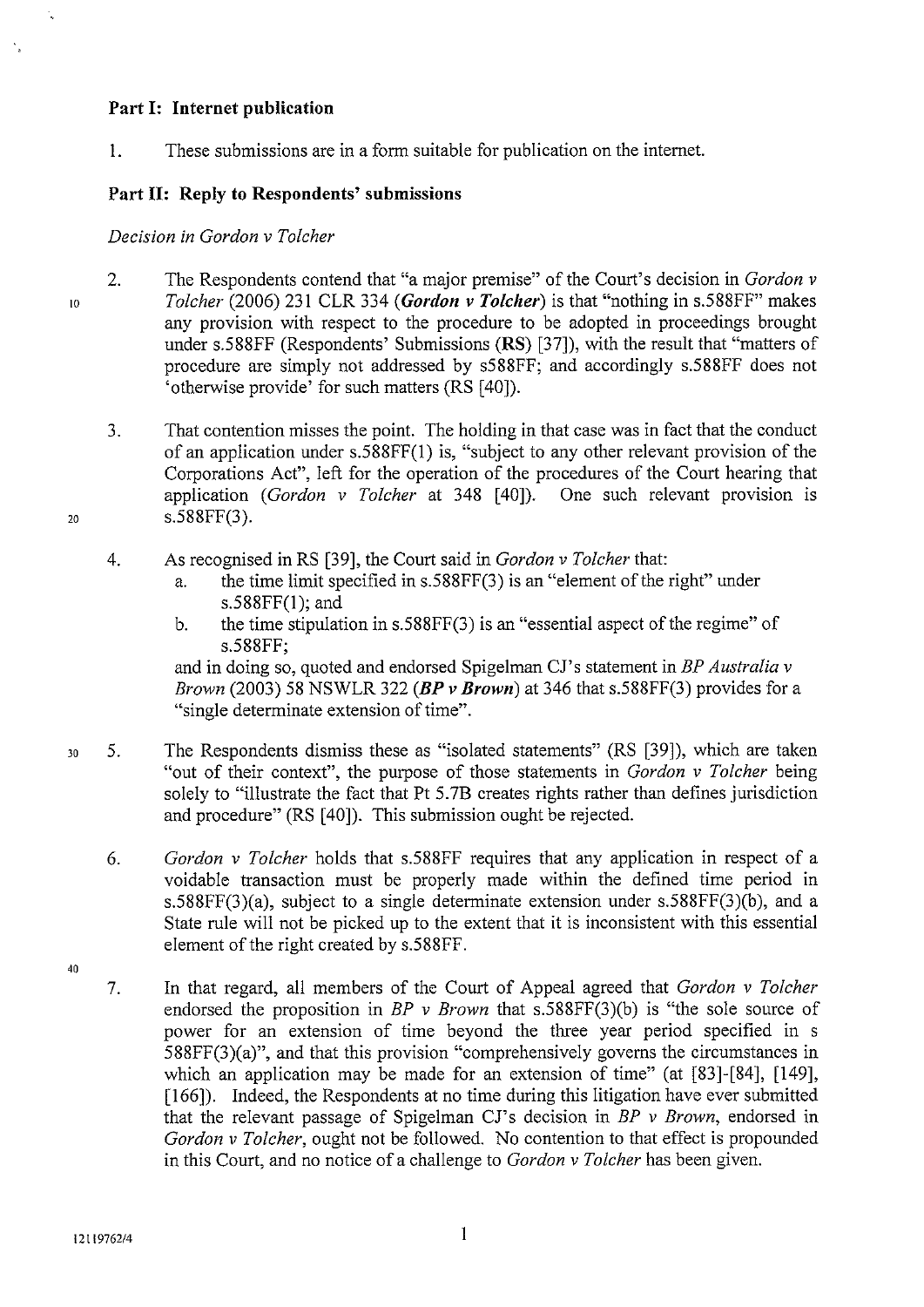- 8. The starting point in determining whether the operation of a federal law so reduces the ambit of a State law that the provisions of the former are inconsistent with those of the latter is "the proper construction of the federal provision" (RS [18]). The Respondents acknowledge (RS [33]) that the decision in *Gordon v Tolcher* "was based upon a thorough analysis of the proper construction of s 588FF". Against that background, the Court's statements at paragraph [4] above are not random, isolated statements of marginal importance, taken out of context. Rather, they represent the Court's considered analysis of the proper interpretation of the federal provision in issue.
- 10

20

# *A single determinate extension of time*

- 9. The Appellants accept that the context of the Court's endorsement of Spigelman CJ's construction of s.588FF(3) is important. That context includes that the quotation of the relevant passage from his Honour's judgment appears immediately before the following statement in *Gordon v Tolcher* (at [40]): "Accordingly, s.588FF is dealing, as an essential aspect of the regime it creates, with the period within which an application must be made". (That sentence is omitted from the Respondents' (That sentence is omitted from the Respondents' quotation at RS [36] of that paragraph of the judgment, which is said to articulate its "major premise".) That is, the Court did not treat this passage of Spigelman CJ's judgment as an "isolated statement", but rather endorsed it as a statement of the essential elements of the s.588FF regime, including the requirement that any s.588FF(l) application must be brought within the time period stipulated by s.588FF(3), namely, within the fixed period in s.588FF(3)(a) or within the single determinate extension allowed under s.588FF(3)(b).
- 10. The use of the word "Accordingly" makes two things clear. First, the Court agreed with Spigelman CJ's analysis; and, secondly, that analysis was an essential step in the Court's reasoning.
- 11. The Respondents' interpretation of "a single determinate extension of time" seeks to rob the adjectives used in that phrase of their plain meaning. The word "single" is said (at RS [67]) to relate only to the fact that, while there are different pre-liquidation time periods for different categories of voidable transaction, there is a single postliquidation time period for bringing proceedings under s.588FF(3). As for "determinate", the Respondents submit that this word merely requires that any extension which is granted "specify a date on which the period ends" (RS [68]).
- 40 12. These submissions should be rejected, having regard to the context in which the phrase appears. In particular, in the passage leading up to this phrase *(BP v Brown* at 345-346) Spigelman CJ referred to the need for those who wish to make an application under s.588FF(3) to "seek a determinate extension", said that s.588FF(3) "favours certainty" in that a person dealing with the company "will know" the period within which he or she remains at risk, observed that it "must be decided" on a s.588FF(3)(b) application how long the process of deciding to bring a s.588FF(l) application "will take", and said that after the period of a single determinate extension ends any further investigations or pursuit of s.588FF(l) claims "must cease". That is, the words "a single determinate extension of time" refer to the fact that the effect and 50 purpose of s.588FF(3) is that when the specific and determinate "longer period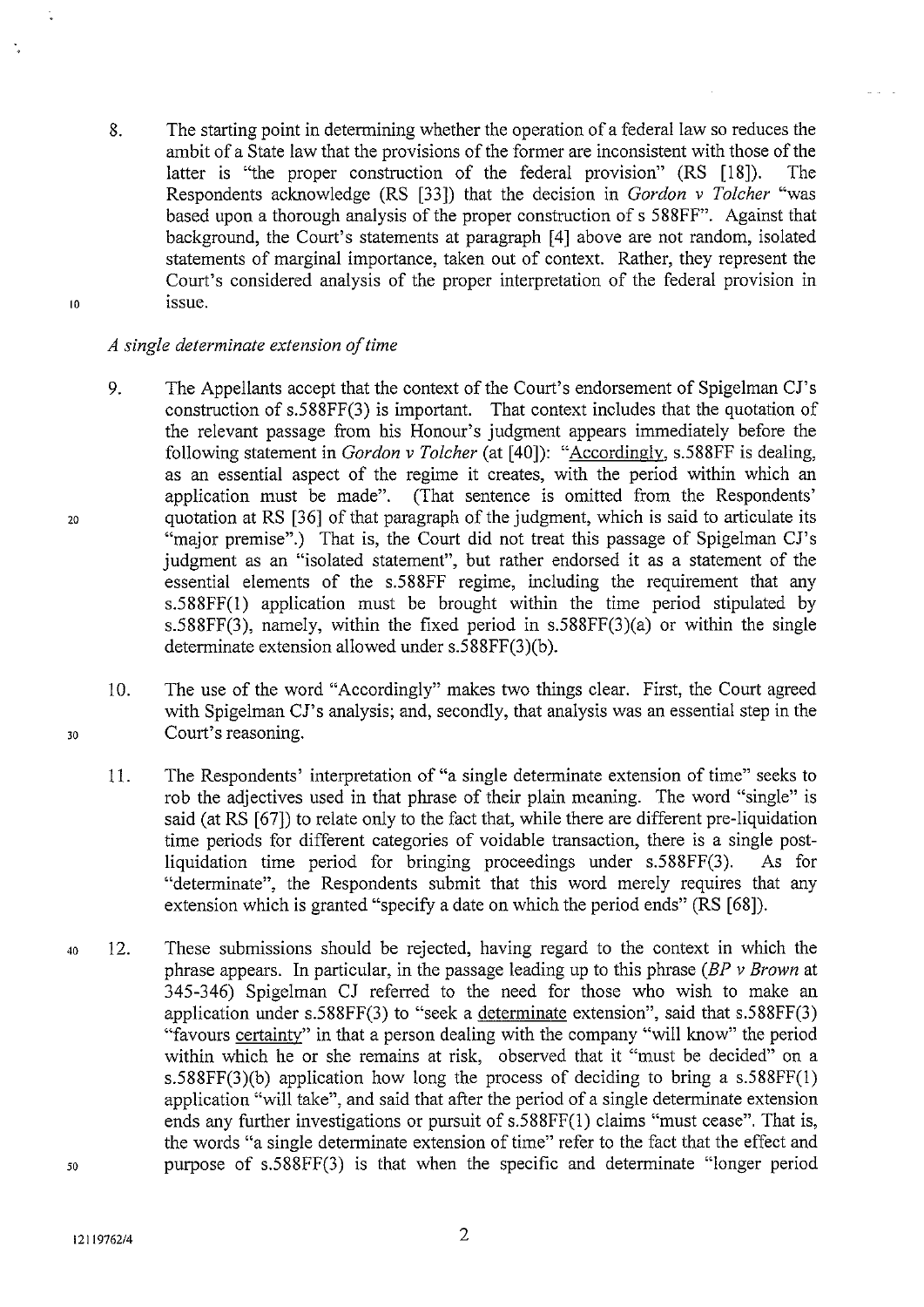[ordered] on an application" made under  $s.588FF(3)(b)$  comes to an end, no s.588FF(l) application is able to be brought.

13. Finally, in the event the Court finds that the relevant passage from Spigelman CJ's judgment was not endorsed in *Gordon v Tolcher,* and was presented as no more than an "isolated statement" or "illustration" in that case (cf RS [40]), then the Court ought now to conclude that Spigelman CJ's reasoning and conclusion as to the proper construction of s.588FF(3) is correct.

<sup>10</sup>*Rule 36.16(2)* 

- 14. Once the proper construction of the federal provision is ascertained, it is necessary to consider the ambit of the relevant State provision.
- 15. In that regard, the Respondents submit that r 36.16(2) operates upon an order which has previously been made in a proceeding (RS [21 ]), with the result that:
	- a. the proceeding can never "properly be described as being at an end" (RS [22]) even if all the orders sought in a proceeding have been made, and
	- b. any orders which are made are "essentially provisional in nature" (RS [23]).
- 16. If that be the operation of r.36.16(2), it is inconsistent with, and outside, the ambit prescribed by s.588FF for the operation of State rules of procedure. That is, given the proper construction of s.588FF(3), section 79 of the *Judiciary Act* does not leave room for a State rule, such as r.36.16(2), which treats any extension under s.588FF(3)(b) as "essentially provisional in nature", pending further determination, and which allows for multiple variations, under the State rule and outside the s.588FF(3)(a) period, to the "longer period" that was fixed by an order made under s.588FF(3)(b).
- 30 17. It is no answer to that proposition to argue (cfRS [60]) that the desirability of finality can be taken into account in the exercise of the discretion for which r.36.16(2) provides. First, that debate has been resolved in *Gordon v Tolcher.* Secondly, if that were the intention of the legislature, there would be no need for s.588FF(3)(b) at all; rather, the Court could have been invested with a broad discretion to extend the s.588FF(3)(a) period, which was able to be exercised judicially whenever, and as often as, the Court considered appropriate. That is precisely what s.l322(4)(d) does, yet it was held in *BP v Brown* that the legislature did not intend s.588FF(3) to be subject to the broad discretionary power of extension under that provision.
- 4o *Application before Ward J* 
	- 18. The Respondents submit that the "application" referred to in s.588FF(3)(b) is the originating process filed to commence a proceeding (RS [48], [63]), with the result that any order subsequently made in the same proceeding is an order "on" that application. That submission should be rejected. An application is the act of invoking the Court's jurisdiction and seeking relief, whether by an initiating process, summons, statement of claim, interlocutory process, motion on notice, or an application without notice (cf RS, fn 52). Whatever such a document is called, once the Court has exercised the jurisdiction which has been invoked, and made a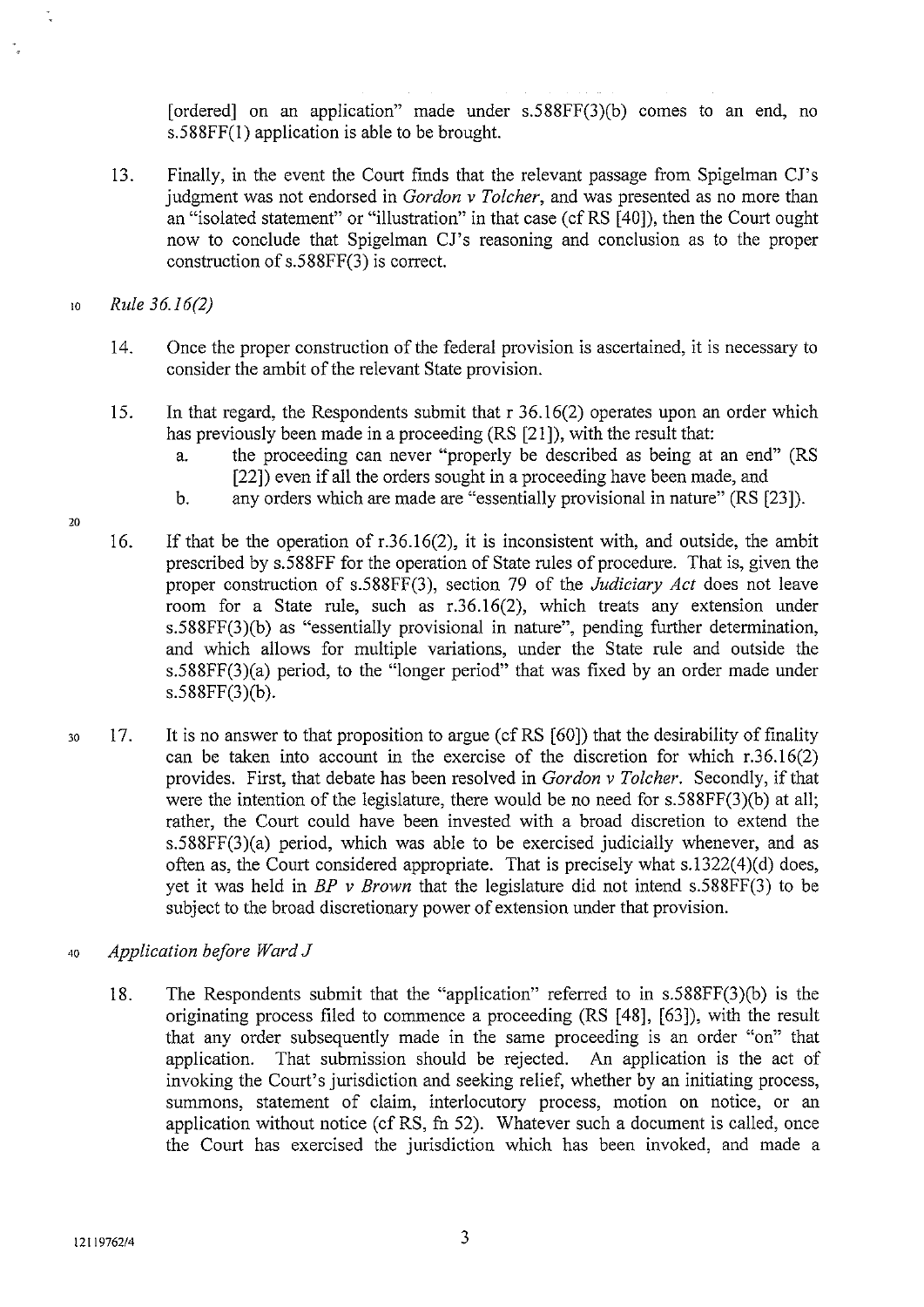determination, whether granting or refusing the relief sought, or making some other order, then the application is spent.

- 19. According to the Respondents' own submissions, there was only one occasion on which the Respondents sought that the Court exercise the discretion available "under that paragraph" (that is, under  $s.588FF(3)(b)$ ) and only one occasion on which relief was sought and granted "under" that provision, and that occurred when they moved on the application before Hammerschlag J (within the s.588FF(3)(a) period), with his Honour making all of the orders then sought and specifying a "longer period" within the meaning of  $s.588FF(3)(b)$ . The making of the Extension Order on that occasion brought the application "under that paragraph" to an end, because what was sought by that application had been achieved (CA [155], [166]).
- 20. As the Respondents recognise, what occurred before Ward J was quite different. The Respondents acknowledge that, absent r.36.16(2), the Court would have had no jurisdiction to vary the date in the Extension Order (RS [22]). The jurisdiction to make such a variation order was therefore only invoked by the r.36.16 application. Further, the Respondents recognise that the discretion exercised by Ward J upon that application under r.36.16 was the discretion given by that rule, rather than the discretion under s.588FF(3) (RS [55]). Accordingly, the Variation Order was not an order made on an application "under" s.588FF(3)(b), but an order made on an application "under" the State rule.
- 21. Given that is so, the Respondents criticism (at RS  $[43]$ - $[44]$ ) of Beazley P's observation that the application before Ward J was distinct from the application before Hammerschlag J should be rejected. Further, Beazley P's reasoning is entirely consistent with that of Barrett J in *Onefone Australia Pty Ltd v One. Tel Ltd* (2007) 61 ACSR 429 at 438 [37] (which was decided after, and took into account, *BP v Brown*  There, his Honour in rejecting the same argument observed that, although a varying order may, according to its terms, have effect from the date on which the order it varies was made, that does not affect the time at which the varying order was made or the time at which the application for the varving order was made, the latter being the important event for the purposes of s.588FF(3)(b). Barrett J concluded by saying: "I consider it obvious that the varying order made [after the expiration of the s.588FF(3)(a) period] could not, by any form of retrospective language, tum the application in fact made [after the expiration of the s.588FF(3)(a) period] into an application made on [the date the original s.588FF(3)(b) application was made]".
- 40 22. If the Respondents' arguments were correct, the result would be that a s.588FF(l) application could be brought either:
	- a. within the time limited by  $s.588FF(3)(a)$ , or
	- b. within the longer period ordered on an application under s.588FF(3)(b) made within the s.588FF(3)(a) period, or
	- c. within a different and longer still period which is ordered on an application under a State rule which grants jurisdiction to make such a variation order, brought after the s.588FF(3)(a) period has elapsed.

Such a result must be outside the language of s.588FF(3) and would be inconsistent with the interpretation of that provision set out in *Gordon v Tolcher* and *BP v Brown*  (see paragraphs [3]-[8] above). Moreover, it would mean that it would be impossible

12119762/4

*50* 

10

20

30